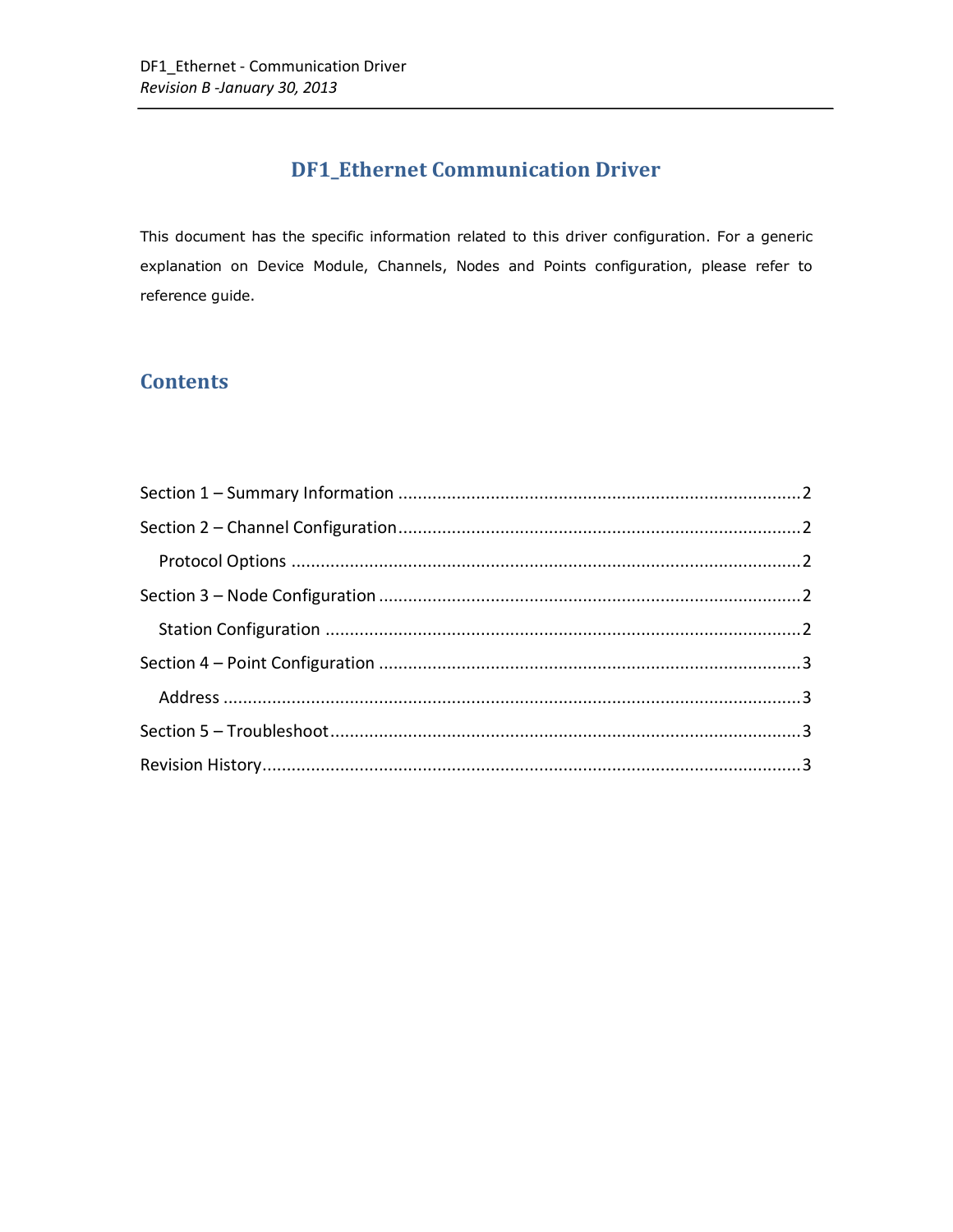### <span id="page-1-0"></span>**Section 1 – Summary Information**

**Communication Driver Name**: DF1\_Ethernet **Implementation DLL**: T.ProtocolDriver. DF1\_Ethernet.dll **Protocol**: DF1 **Interface**: TCPIP **PLC types supported:** Devices Using DF1 Protocol (SLC Families, and PLC5) **Manufacturer:** Rockwell **PC Hardware requirements**: Ethernet board

## <span id="page-1-1"></span>**Section 2 – Channel Configuration**

#### <span id="page-1-2"></span>**Protocol Options**

No specific information related to this configuration.

## <span id="page-1-3"></span>**Section 3 – Node Configuration**

#### <span id="page-1-4"></span>**Station Configuration**

**Station syntax:** <IP > ; <Port >

Where :

<**IP**> = IP address of the slave device in the AB network

< **Port** > = TCP port where the slave device is listening (default is 2222) E.g.: 192.168.1.101 ; 2222